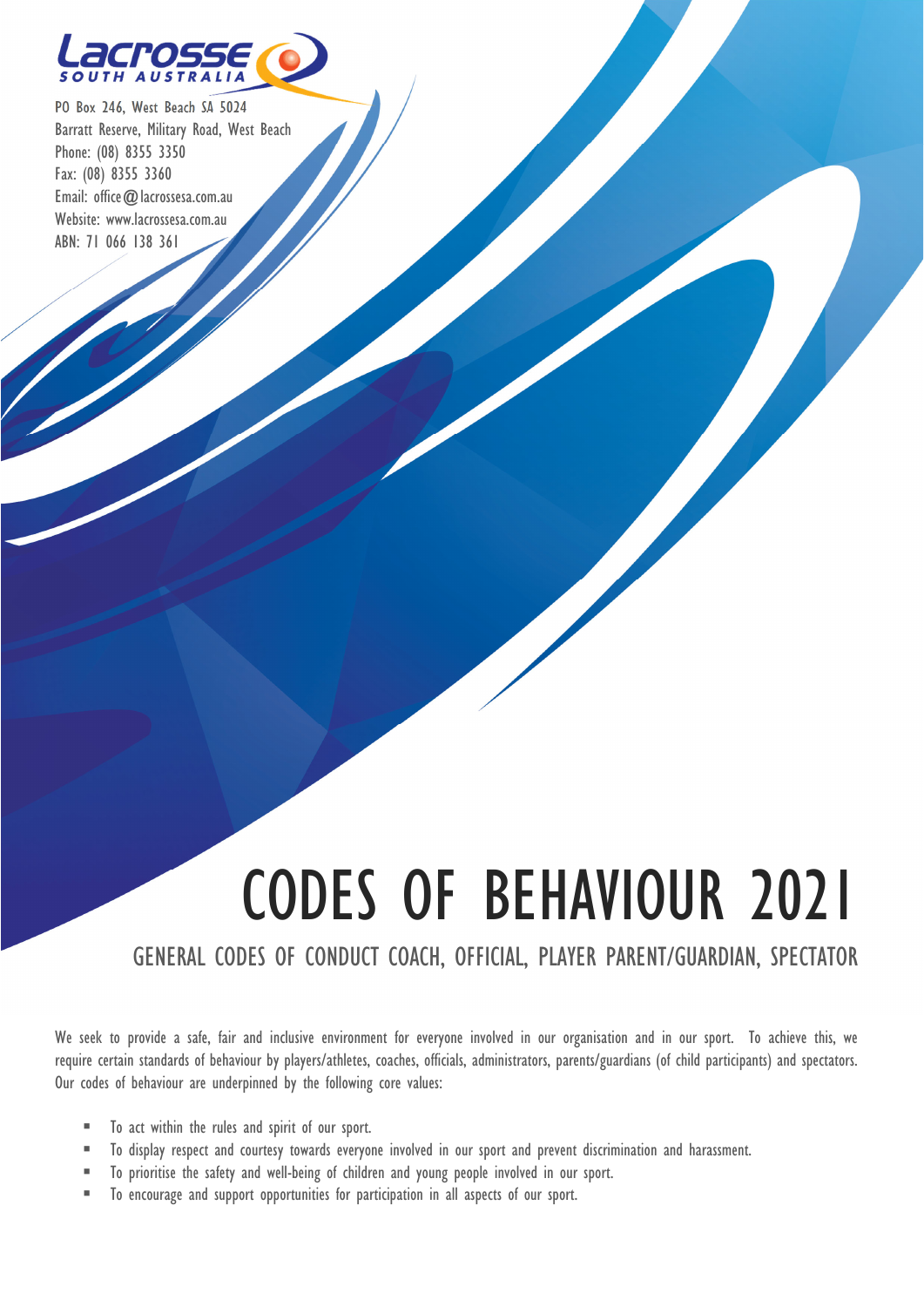GENERAL CODES OF CONDUCT

2021

The following is to be adhered to unconditionally as member of ALA, a Member Association (MA) or an affiliated club or a person required to comply with ALA's Member Protection Policy that applies to all ALA competitions.

The following requirements must be met in regard to your conduct during any activity held or sanctioned by ALA, an MA or an affiliated club and in any role you hold within ALA, a MA or an affiliated club:

- 1. Respect the rights, dignity and worth of others.
- 2. Be fair, considerate and honest in all dealings with others.
- 3. Be professional in, and accept responsibility for, your actions.
- 4. Make a commitment to providing quality service.
- 5. Be aware of, and maintain an uncompromising adhesion to ALA's standards, rules, regulations and policies.
- 6. Operate within the rules of the sport including national and international guidelines which govern ALA, MAs and affiliated clubs.
- 7. Do not use your involvement with ALA, an MA or an affiliated club to promote your own beliefs, behaviours or practices where these are inconsistent with those of ALA, a MA or an affiliated club.
- 8. Demonstrate a high degree of individual responsibility especially when dealing with persons under 18 years of age, as your words and actions are an example.
- 9. Avoid unaccompanied and unobserved activities with persons under 18 years of age, wherever possible.
- 10. Refrain from any form of harassment of others.
- 11. Refrain from any behaviour that may bring ALA, a MA or an affiliated club into disrepute.
- 12. Provide a safe environment for the conduct of the activity.
- 13. Show concern and caution towards others who may be sick or injured.
- 14. Be a positive role model.
- 15. Understand the repercussions if you breach, or are aware of any breaches of, this code of conduct.

Name: .............................................................................................................

Signature: .......................................................................................................Date: .....................................................................................................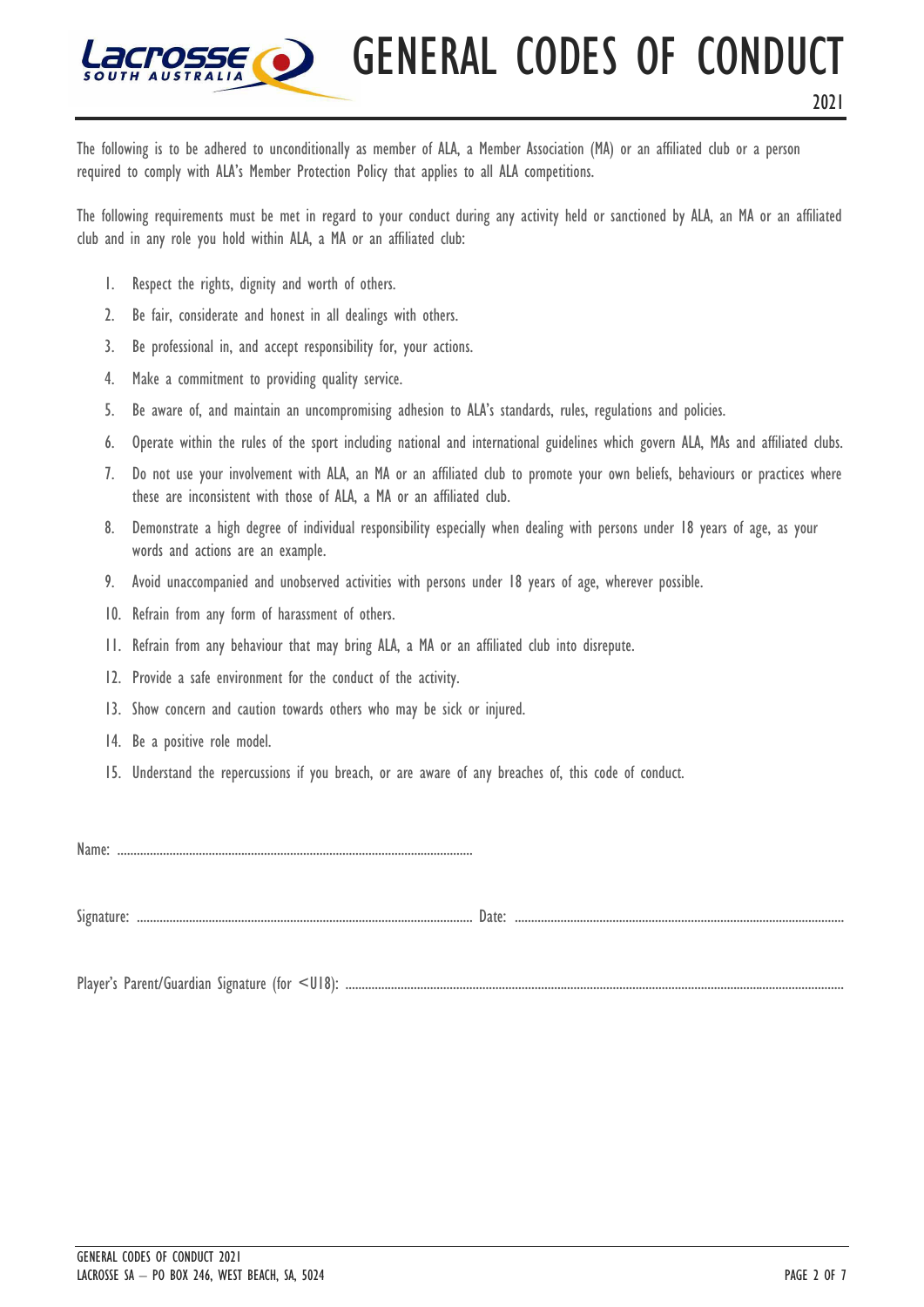

### COACH CODE OF CONDUCT

In addition to ALA's General Code of Conduct, you must meet the following requirements in regard to your conduct during any activity held or sanctioned by ALA, an MA or an affiliated club and in your role as a coach appointed by ALA, an MA or an affiliated club:

- 1. Do not tolerate acts of aggression.
- 2. Provide feedback to players and other participants in a manner sensitive to their needs. Avoid overly negative feedback.
- 3. Recognise players' rights to consult with other coaches and advisers. Co-operate fully with other specialists (for example, sports scientists, doctors and physiotherapists)
- 4. Treat all players fairly within the context of their sporting activities, regardless of gender, race, place of origin, athletic potential, colour, sexual orientation, religion, political beliefs, socio-economic status and other conditions.
- 5. Encourage and facilitate players' independence and responsibility for their own behaviour, performance, decisions and actions.
- 6. Involve the players in decisions that affect them.
- 7. Encourage players to respect one another and to expect respect for their worth as individuals regardless of their level of play.
- 8. Ensure that the tasks and/or training set are suitable for age, experience, ability, and physical and psychological conditions of the players.
- 9. Ensure any physical contact with players is appropriate to the situation and necessary for the player's skill development.
- 10. Be acutely aware of the power that you as a coach develop with your players in the coaching relationship and avoid any sexual intimacy with players that could develop as a result.
- 11. Avoid situations with your players that could be construed as compromising.
- 12. Actively discourage the use of performance enhancing drugs, and the use of alcohol, tobacco and illegal substances.
- 13. Do not exploit any coaching relationship to further personal, political or business interests at the expense of the best interest of your players.
- 14. Accept and respect the role of officials in ensuring that competitions are conducted fairly and according to established rules.
- 15. Know and abide by rules, regulations and standards, and encourage players to do likewise. Accept both the letter and the spirit of the rules.
- 16. Be honest and ensure that qualifications are not misrepresented.
- 17. Accept and follow an LSA Director's directive when engaged with any LSA team.

| Name: |  |
|-------|--|
|       |  |
|       |  |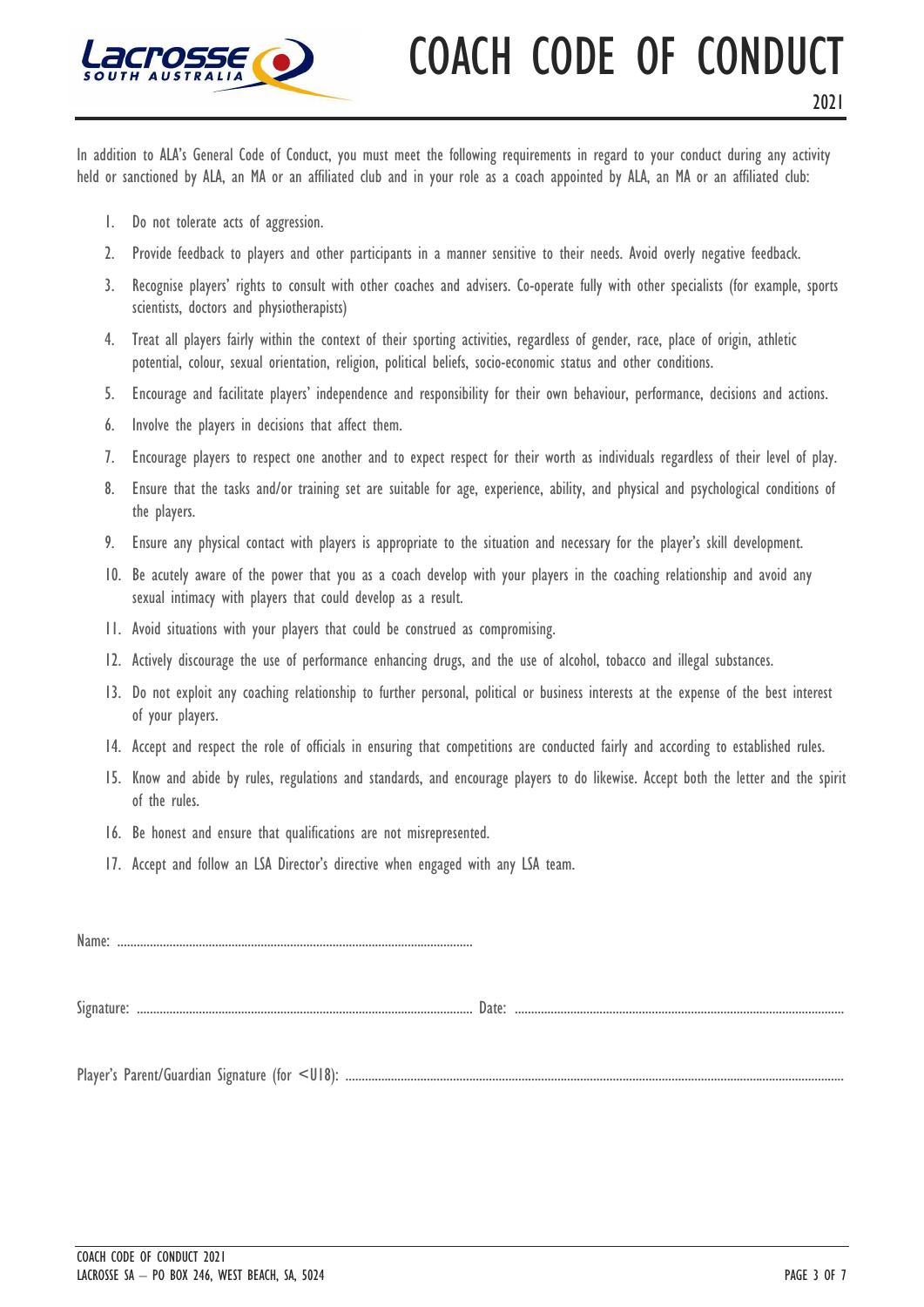

2021

In addition to ALA's General Code of Conduct, you must meet the following requirements in regard to your conduct during any activity held or sanctioned by ALA, a MA or an affiliated club and in your role as an official appointed by ALA, a MA or an affiliated club:

- 1. Place the safety and welfare of the players/participants above all else.
- 2. Accept responsibility for all actions taken.
- 3. Be impartial.
- 4. Avoid any situation which may lead to a conflict of interest.
- 5. Be courteous, respectful and open to discussion and interaction.
- 6. Value the individual in sport.

Name: .............................................................................................................

Signature: .......................................................................................................Date: .....................................................................................................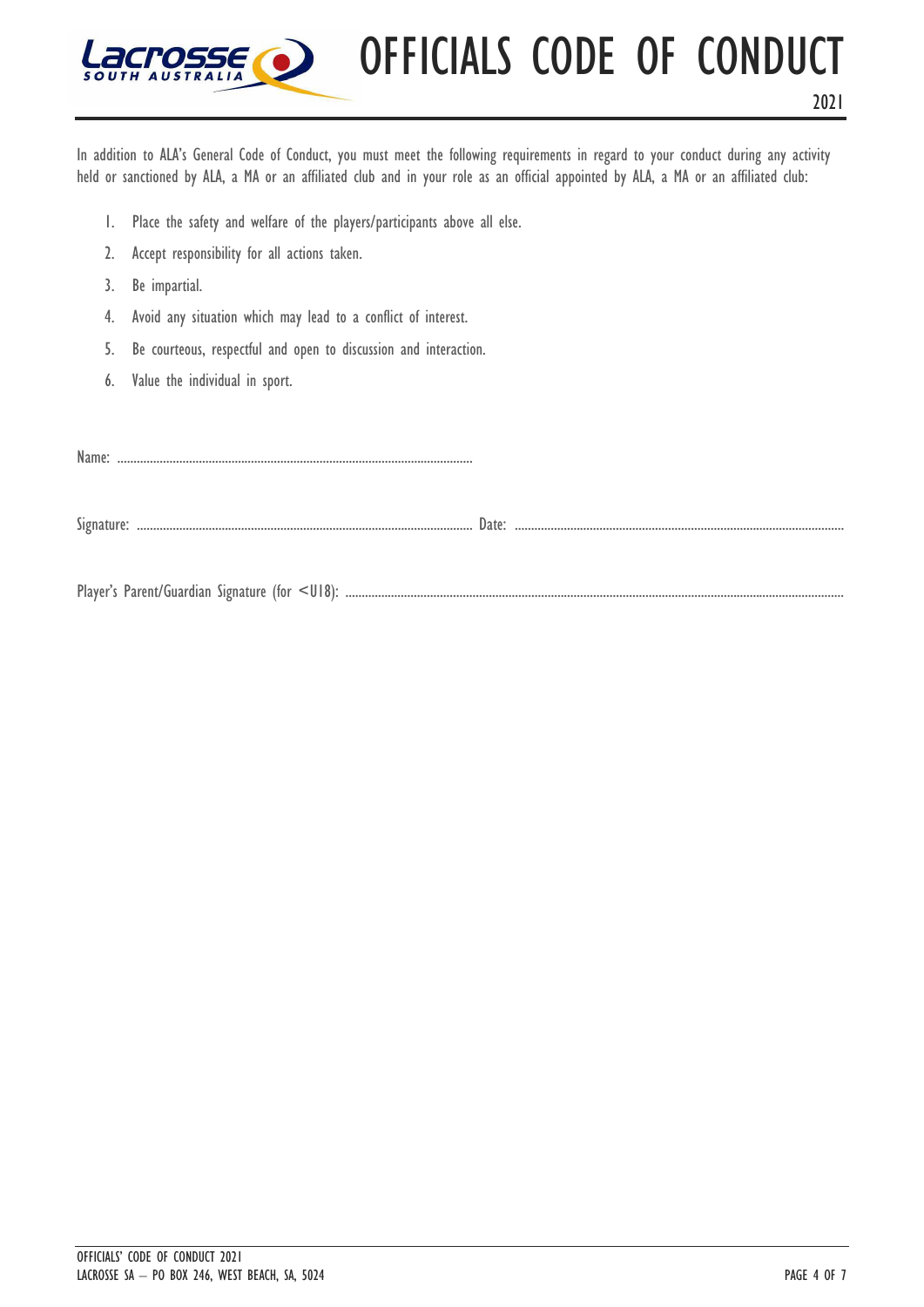

### PLAYERS' CODE OF CONDUCT

In addition to ALA's General Code of Conduct, you must meet the following requirements in regard to your conduct during any activity held or sanctioned by ALA, an MA or an affiliated club and in your role as a player/participant in any activity held by or under the auspices of ALA, an MA or an affiliated club:

- 1. Respect the rights, dignity and worth of fellow players, coaches, officials and spectators.
- 2. Do not tolerate acts of aggression.
- 3. Respect the talent, potential and development of fellow players and competitors.
- 4. Care for and respect the equipment provided to you as part of your program.
- 5. Be frank and honest with your coach concerning illness and injury and your ability to train fully within the program requirements.
- 6. At all times avoid intimate relationships with your coach.
- 7. Conduct yourself in a professional manner relating to language, temper and punctuality.
- 8. Maintain high personal behaviour standards at all times.
- 9. Abide by the rules and respect the decision of the official, making all appeals through the formal process and respecting the final decision.
- 10. Be honest in your attitude and preparation to training. Work equally hard for yourself and your team.
- 11. Co-operate with coaches and staff in development of programs to adequately prepare you for competition at the highest level.

Name: .............................................................................................................

Signature: .......................................................................................................Date: .....................................................................................................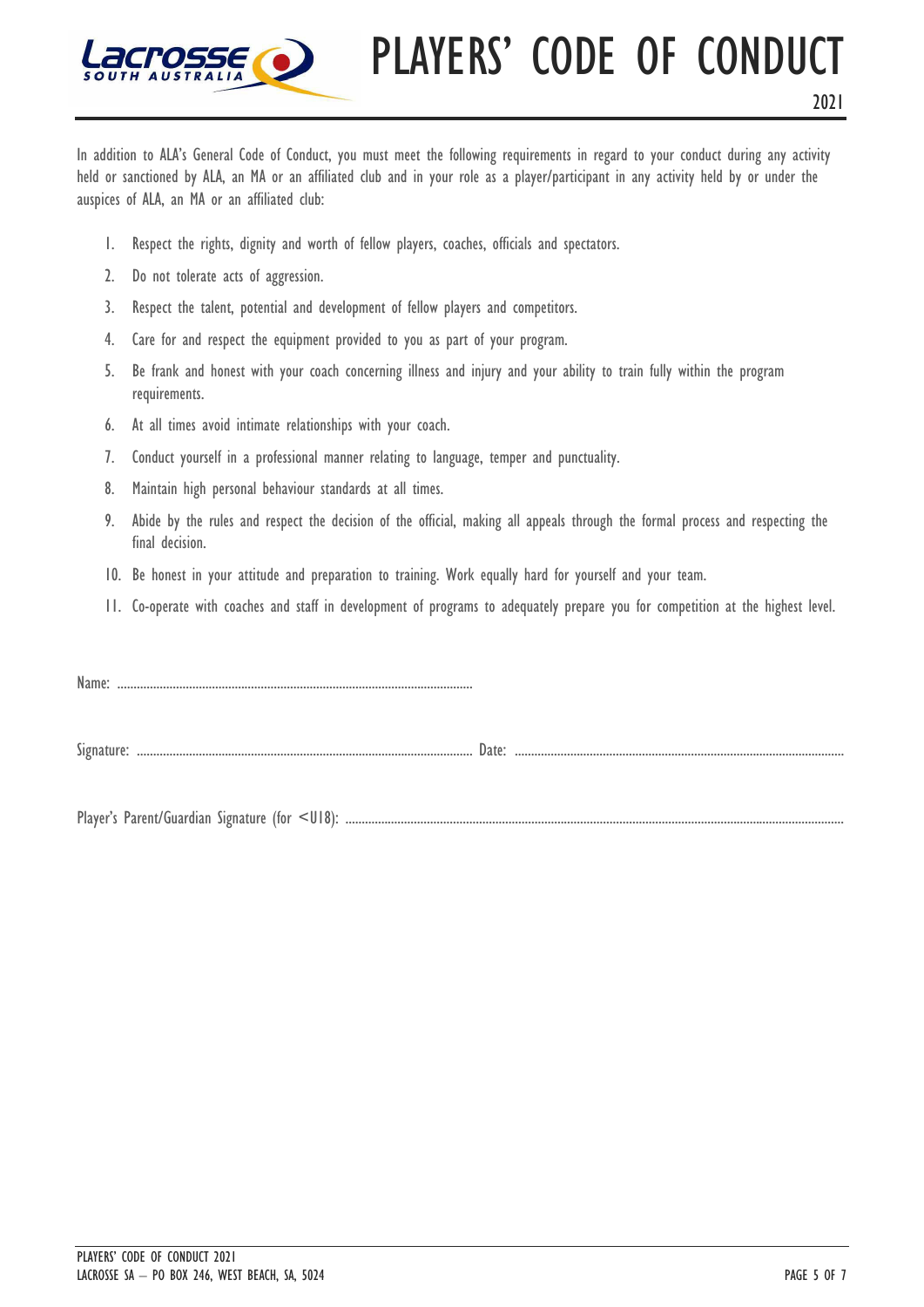PARENT/GUARDIAN CODES OF CONDUCT

2021

As a parent/guardian of a player/participant in any activity held by or under the auspices of ALA, an MA or an affiliated club, you must meet the following requirements in regard to your conduct during any such activity or event:

- 1. Respect the rights, dignity and worth of others.
- 2. Remember that your child participates in sport for their own enjoyment, not yours.
- 3. Focus on your child's efforts and performance rather than winning or losing.
- 4. Never ridicule or yell at your child and other children for making a mistake or losing a competition.
- 5. Show appreciation for good performance and skilful plays by all players (including opposing players).
- 6. Demonstrate a high degree of individual responsibility especially when dealing with or in the vicinity of persons under 18 years of age, as your words and actions are an example.
- 7. Respect officials' decisions and teach children to do likewise.
- 8. Do not physically or verbally abuse or harass anyone associated with the sport (player, coach, umpire and so on).
- 9. Respect the rights, dignity and worth of every young person regardless of their gender, ability, cultural background or religion.
- 10. Be a positive role model.
- 11. Understand the repercussions if you breach, or are aware of any breaches of, this code of conduct.